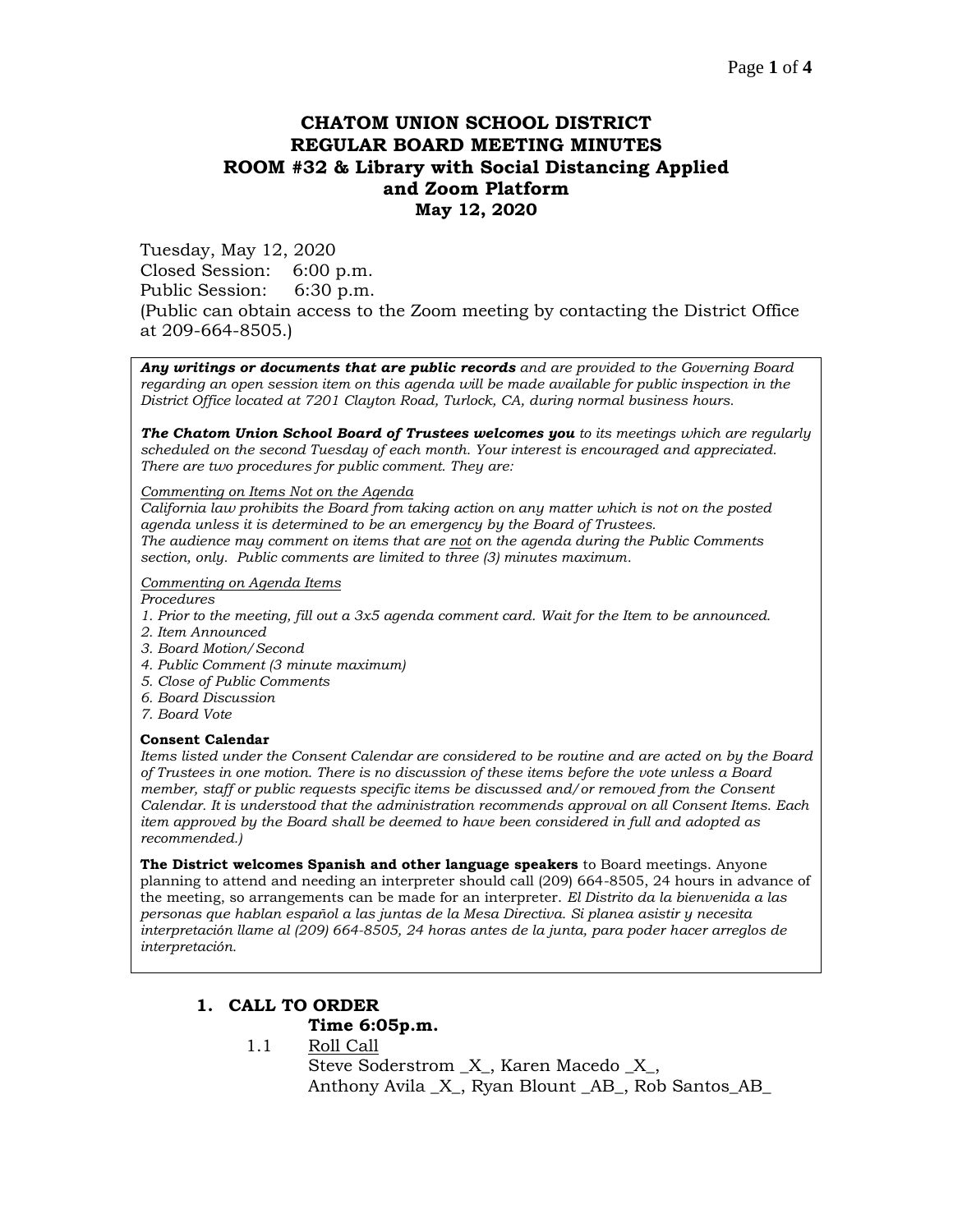- 1.2 Public Comment on Closed Session Agenda Items Communication was handed out to the School Board Members
	- 1.3 Adjourn to Closed Session APPROVED Motion: Anthony Avila Second: Karen Macedo Vote: Ayes 3 Noes 0 Abstentions 0

## **2. CLOSED SESSION**

*Disclosure of Items Discussed in Closed Session (Gov. Code 54947.7)*

- 2.1 Public Employee Appointment
	- (Gov. Code 54957 and 54954.5 (e)
	- 2.1.1 Speech
	- 2.1.2 .40 Physical Education Teacher
	- 2.1.3 Resource Teacher
	- 2.1.4 5.5 Hour Para-Educator
	- 2.1.5 Third Grade Teacher
	- 2.1.6 Preschool Secretary
	- 2.1.7 Chatom Elementary Principal
	- 2.1.8 Summer School
		- K/1 Teacher
		- 2/3 Teacher
		- 4/5 Teacher
		- 6/8 Teacher
		- SDC Intervention Teacher
		- Summer School Secretary

(One teaching position will be a Teacher/Principal Position)

- 2.2 Public Employees Discipline/Dismissal/Release/Non- reelection/Leaves of Absence/Resignation/Retirements And Resolution Regarding Reduction or Discontinuance of Source (Gov. Code 44949 (e) and Gov. Code 44955)
- 2.3 Adjournment Back to Public Session

## **3. OPEN SESSION: CALL TO ORDER**

- 3.1 Roll Call Steve Soderstrom \_\_\_\_\_, Karen Macedo \_\_\_\_, Anthony Avila \_\_\_\_\_, Ryan Blount \_\_\_\_, Rob Santos\_\_\_\_
- 3.2 Flag Salute
- 3.3 Report from Closed Session
- 3.4 Approval of Agenda

### **4. CONSENT CALENDAR**

4.1 Board Minutes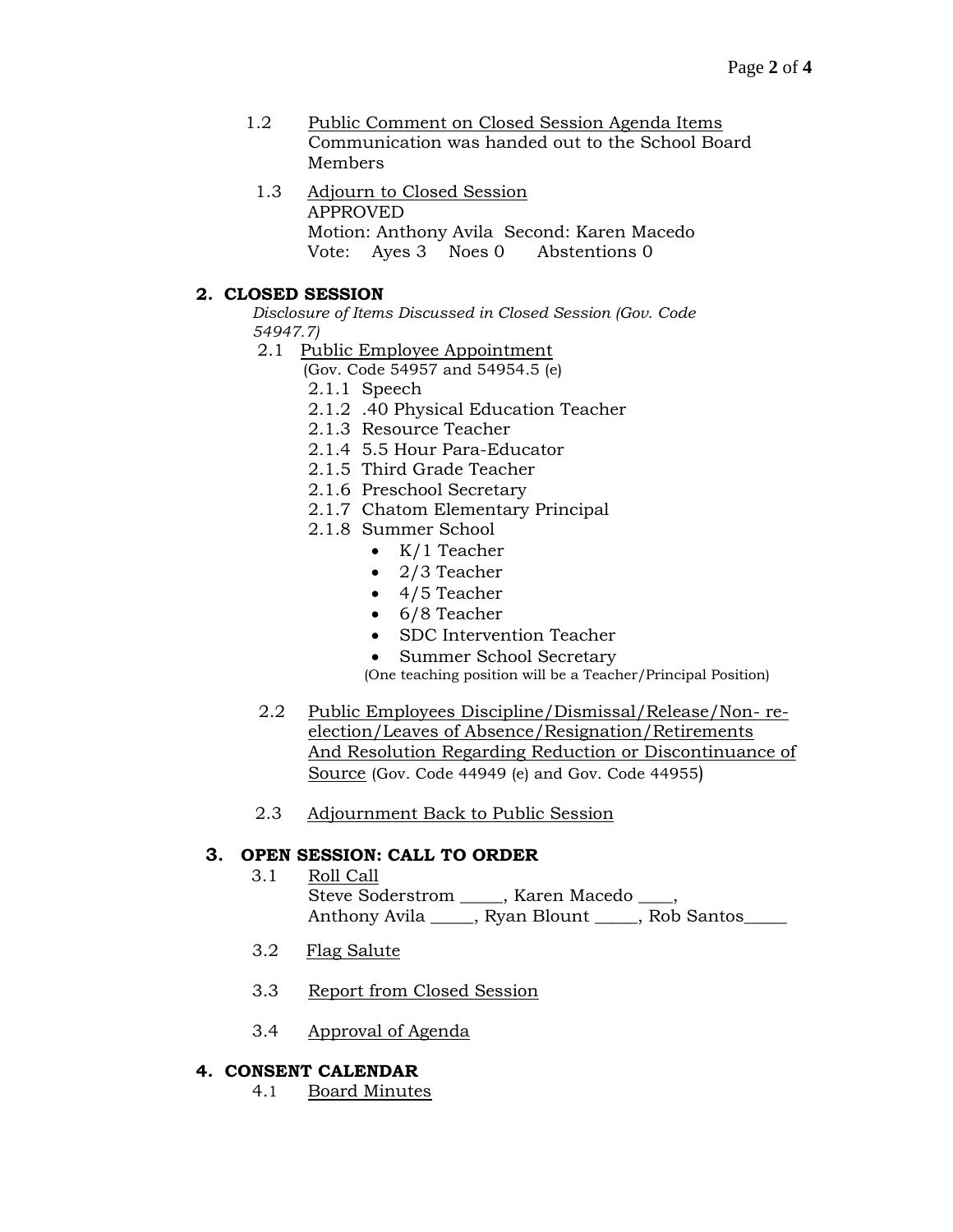- 4.2 Fiscal Services Warrants/Payroll
- 4.3 Declaration of Obsolete Items
- 4.4 Collection of Developer Fees (if any)
- 4.5 Stanislaus Partners in Education (SPIE) Membership Renewal

# **5. PUBLIC COMMENT/RECOGNITION/COMMUNICATION**

- 5.1 2019-20 Staff Recognition
	- Stanislaus County Employees Making a Difference Award – Lucinda Aguiar
	- Classified Employee of the Year Shiree Ribeiro
	- Teacher of the Year Cathy Keegan
- 5.2 2019-2020 Staff Retirement
	- Greg Eichert (CUSD 1986-2020)

# **6. INFORMATION**

- 6.1 Calendar of Events
- 6.2 Board Financial Summary Report
- 6.3 Communication from Stanislaus County Office of Education Regarding the Second Interim Report for Fiscal Year 2019-2020
- 6.4 Program Reports: Chatom Union School District Chatom Elementary School Mt. View Middle School Chatom State Preschool

# **7. ACTION**

- 7.1 Consider Approval of Banks and Company Photography for Photo Services at Mountain View Middle School and Chatom Elementary
- 7.2 Consider Approval of Resolution #05-12-20-01 Designation of Applicant's Authorized Agent for Federal Financial Assistance Under the California Disaster Assistance Act
- 7.3 Contract Status of Third Grade Teacher
- 7.4 Consider Approval of Resolution #05-12-20-02 to Temporarily Amend Board Policy for Grades/Evaluation of Student Achievement Under Current Public Health